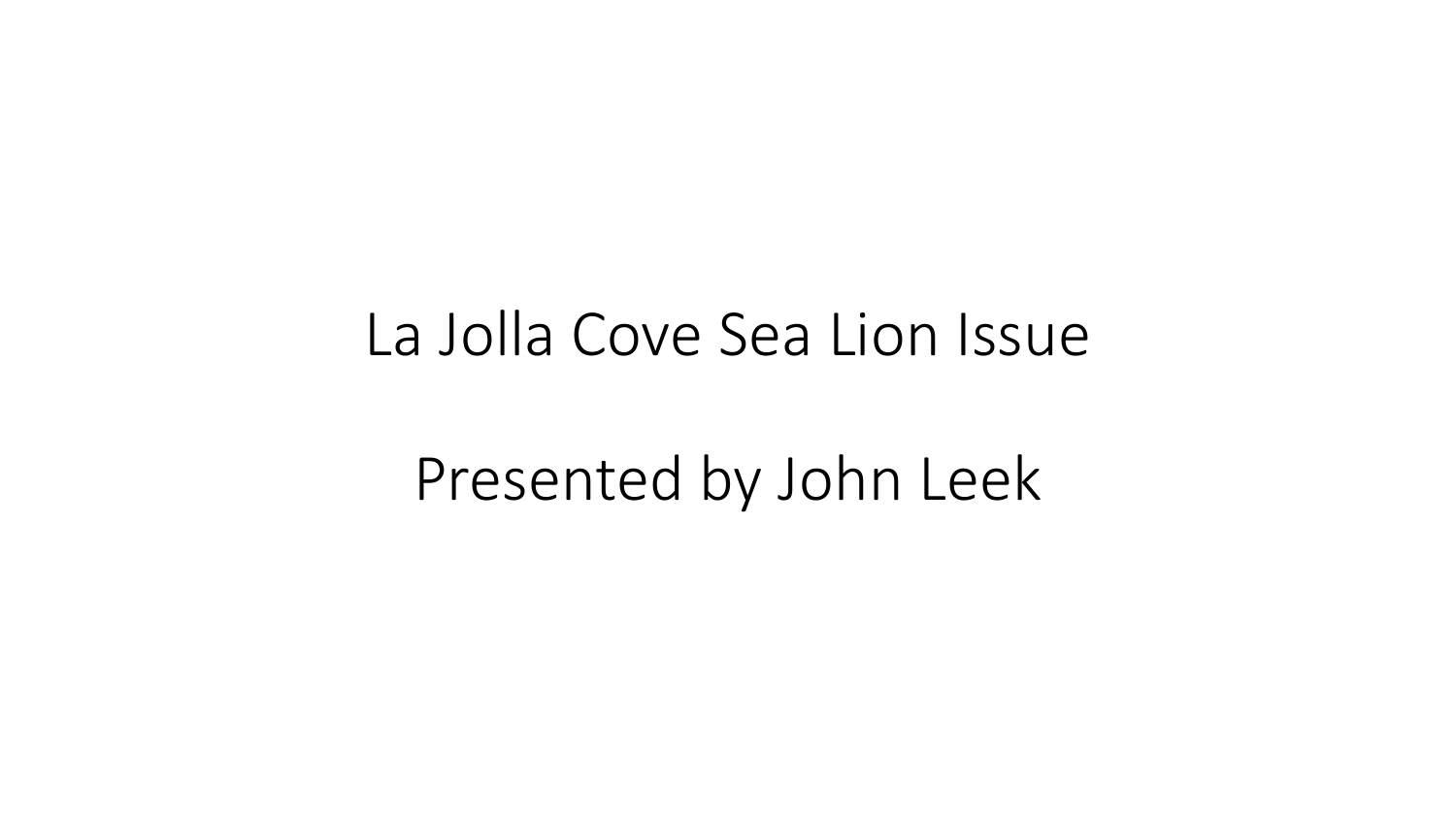### Current and Future Action

- On weekends and using overtime pay, Park Rangers are helping NOAA prevent citizens from approaching marine mammals in La Jolla
- "Docents" from Sierra Club help Rangers educate the public about the distance one can safely approach sea lions. (50 yards?)
- That program, and signs with warnings of pup abandonment is a private arrangement between NOAA and Parks and Rec without actual proof of claims. Unfunded.
- The Public Relations cooperation was started in Spring 2017 in private meetings with NOAA Long Beach.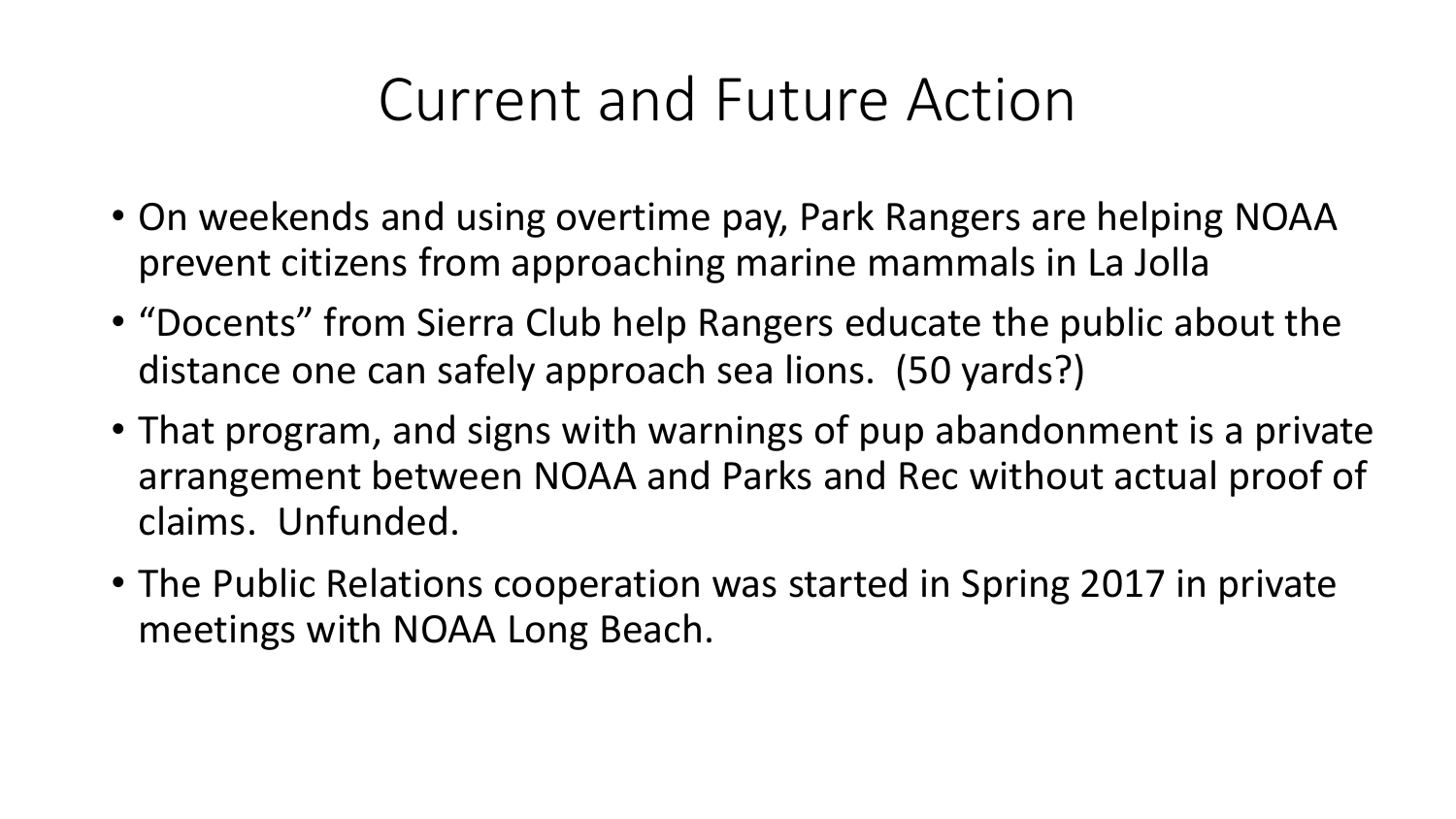# LJTC Took the "Crisis in the Cove" to Mayor Faulconer in Nov 2016

A year later Parks and Rec replied there would be:

- Public education of dangers of proximity to Sea Lions.
- Docents & signs placed to warn the public
- The bluffs will be deodorized regularly
- Gates installed on stairs to keep sea lions on the Cove beach.
- A year long scientific study would create a MARINE COASTAL MANAGEMENT PLAN for the best solution.
	- The study happened. The plan did not.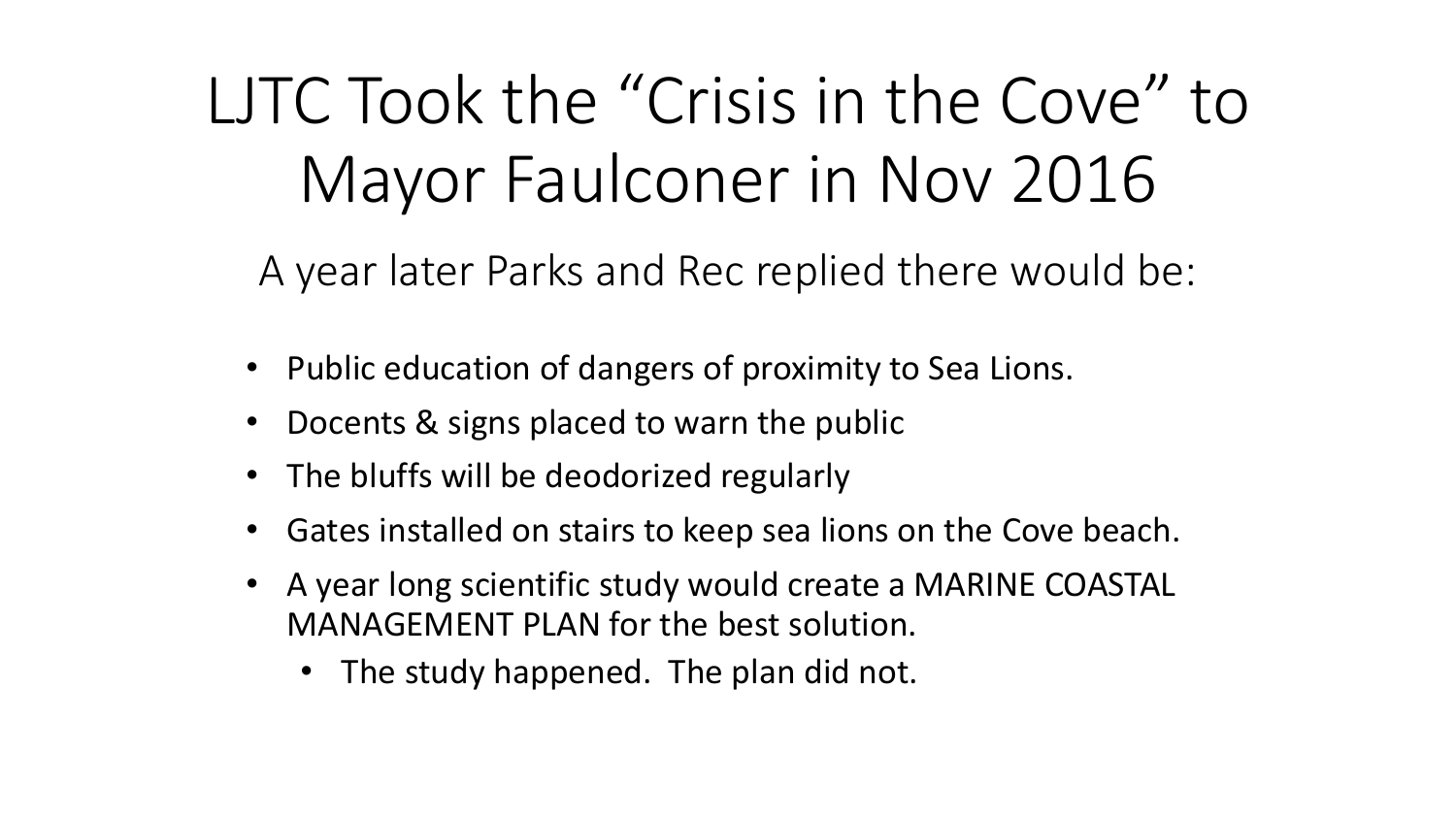1995 to 2014, NOAA Scientists Studied California Sea Lions' recovery and eventual spread to the mainland.

- Temporary offshore ocean warming had reduced their prey.
- Pups had abandoned their mothers to swim to the mainland.
- Federal scientists had not seen sea lions breed on the mainland and so assumed they could not.
- Scientists believed the migrants would have to return to the islands to breed. The problem would solve itself.
- It did not solve itself.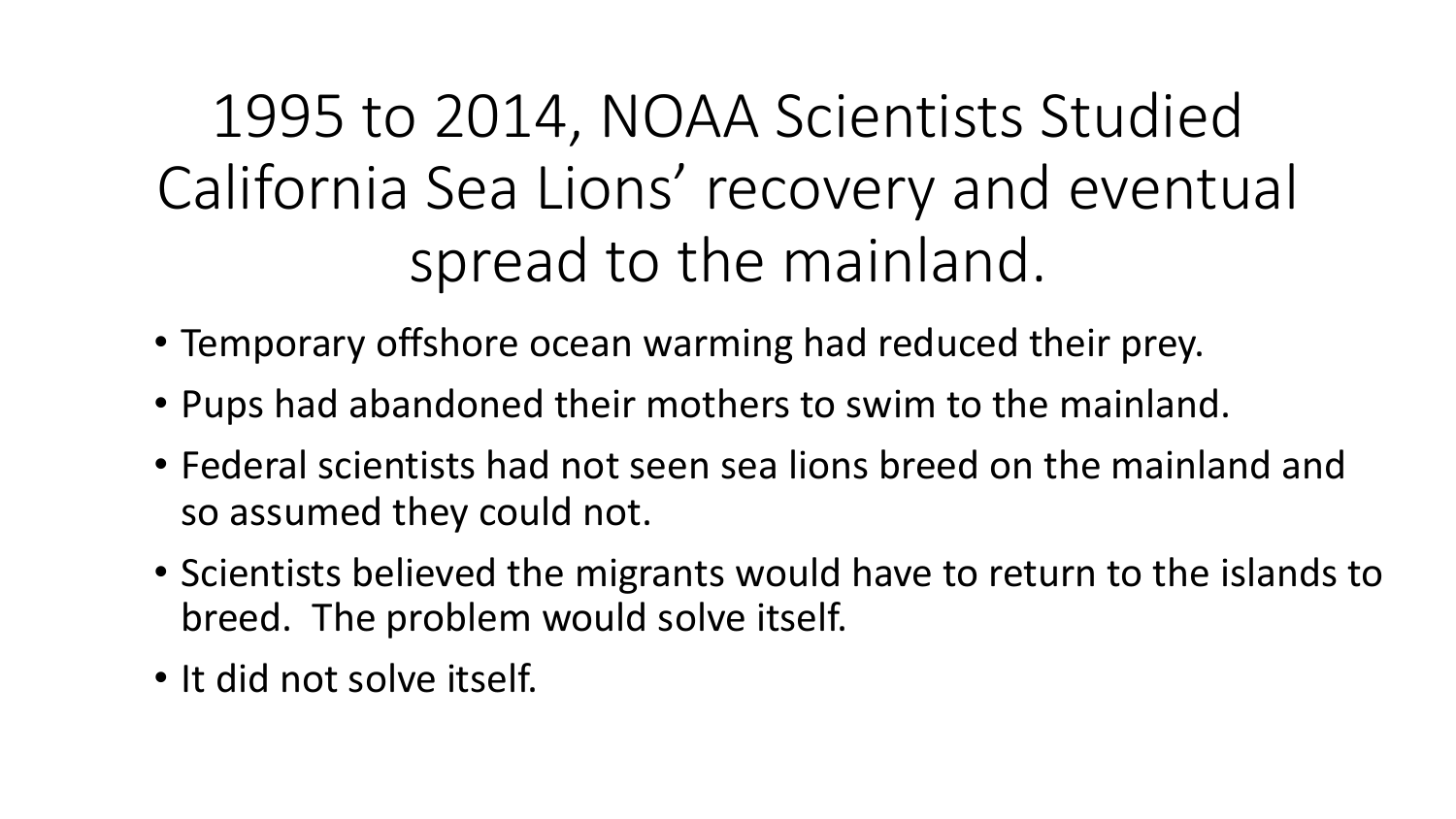## 2013 – 2016 Sea Lions Invaded the La Jolla Cove

- Polluting the water with fecal bacteria
- Plundering the Marine Reserve
- Driving away restaurant business above the bluffs
- The sea lions were protected under the federal Marine Mammal Protection Act, our Marine Protected Area and the Coastal Act.
- The City faced bad PR, endless expense, public liability, public safety issues, the "Children's Pool nightmare" again.
- But tourists liked to look at them.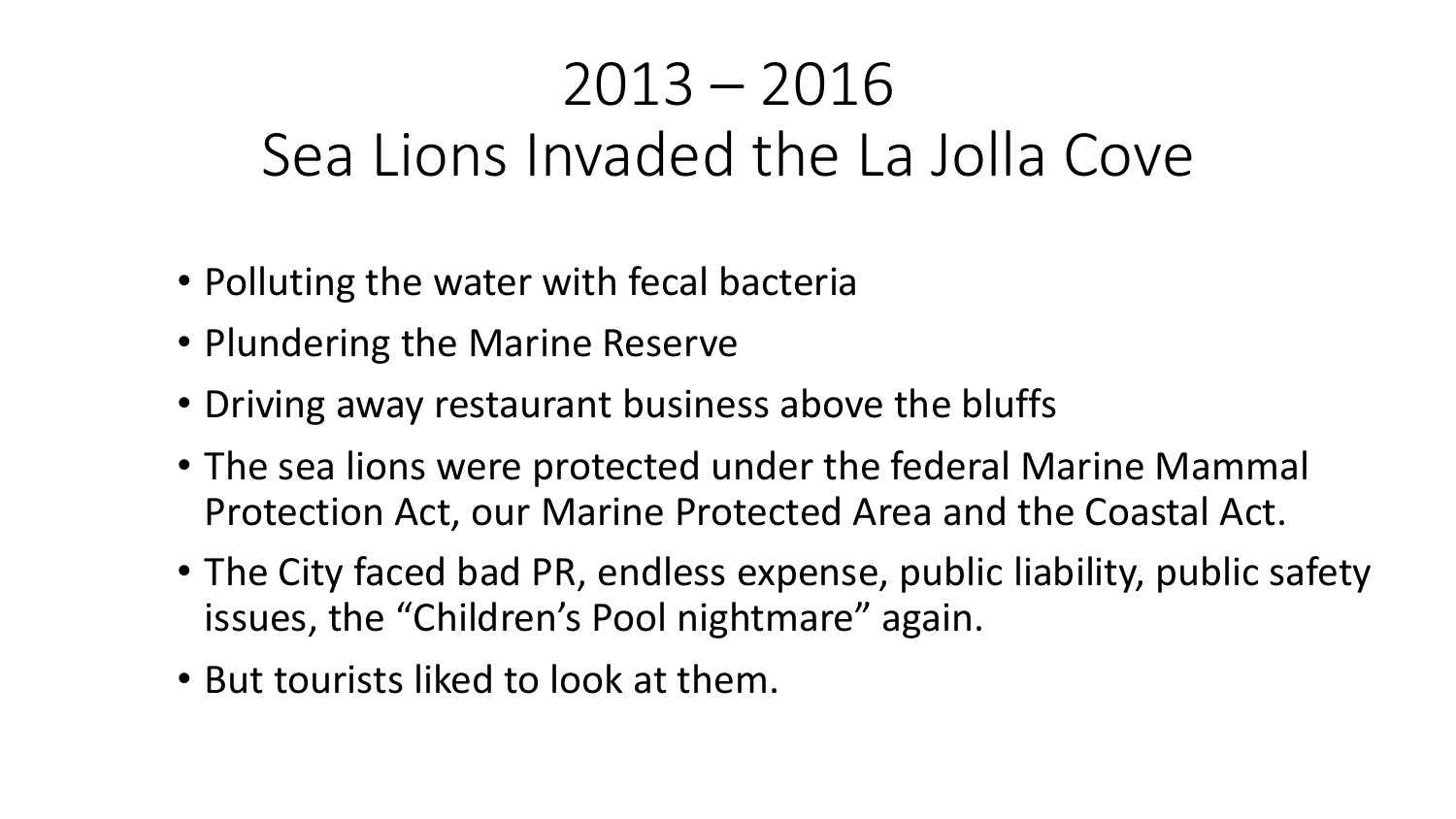### NOAA Public Relations Fake News Posted

No science: Slander of the entire female mammal gender. Sea lions too by inference.

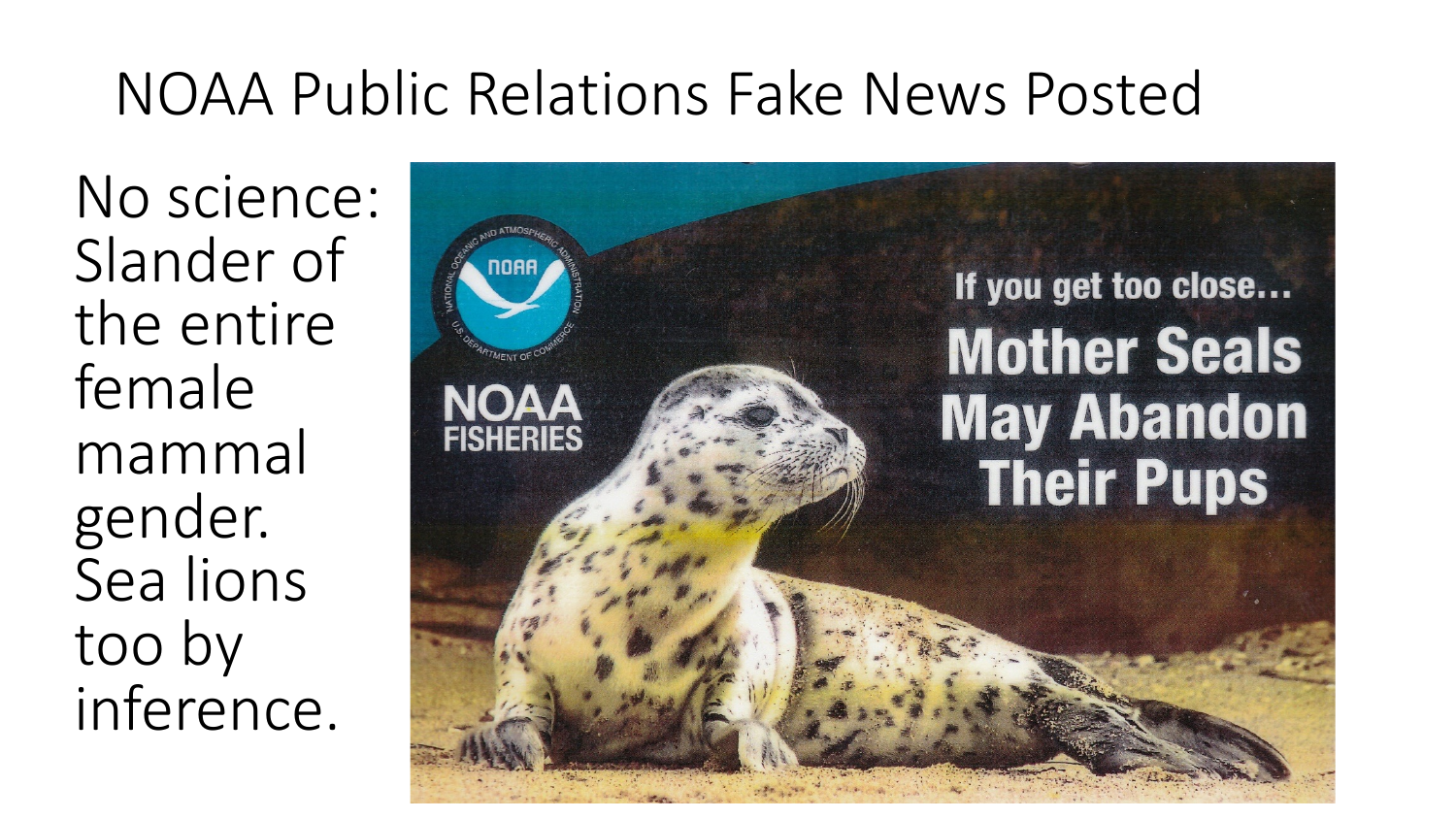Marine Mammal Protection Act (MMPA); Californian Sea Lions are well above Optimum Sustainable Population (OSP)…Not Depleted.

- 2018 NOAA published; A success story: Protection had allowed Sea Lions to reach the carrying capacity of their environment
- OSP reached in 2000: Sea Lions were NOT DEPLETED
- Last determined in 2020 Sea Lions are not a Strategic Stock
- The "MMPA Moratorium on Take" of 1972 has no valid application to Sea Lions.